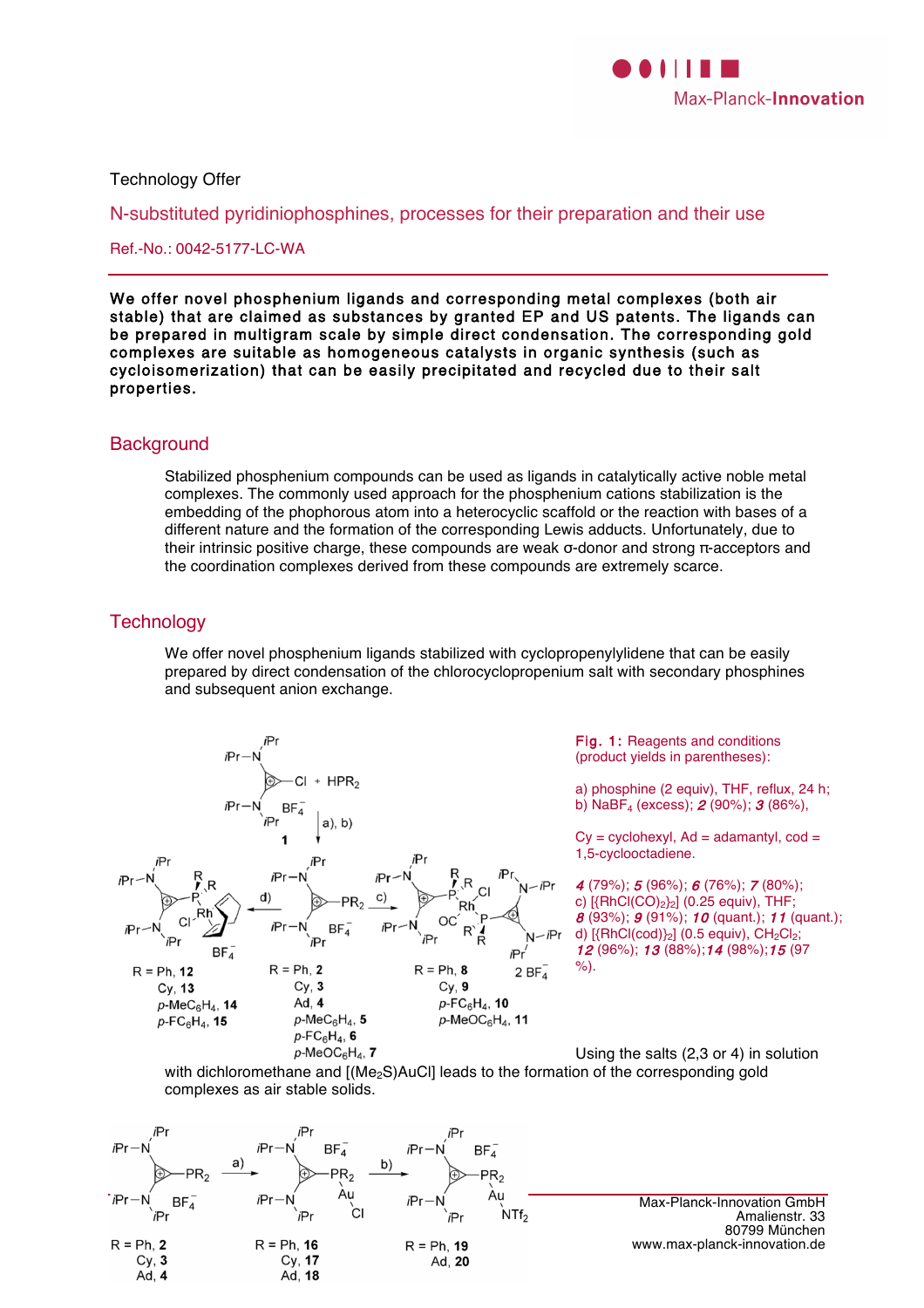

#### These gold complexes are suitable as catalysts in organic synthesis such as cyclo-isomerization.

Fig. 3: Versatility of catalysts 19 and 20. Reagents and conditions: a) cat. (1 mol%), CH<sub>2</sub>Cl<sub>2</sub>, RT, 40 min.; b) cat (2 mol%), CH<sub>2</sub>Cl<sub>2</sub>, RT, 5 h; c) cat. (1 mol%), CH<sub>3</sub>NO<sub>2</sub>, RT, 3 h. §: ratio determined by GC; d) cat. (1 mol%),  $CH_2Cl_2$ , RT, 30 min. #: reaction time 4 h; Piv = pivaloyl.



27<br>The recycling of gold catalyst 19 has been studied using the cycloisomerization of enyne 25 as a model reaction. Due to its cationic nature complex 19 is insoluble in diethyl ether, whereas diene 26 can be easily dissolved in this medium. Therefore, after full conversion, the reaction solvent was removed in vacuum, and diethyl ether was added. The catalyst precipitated, and it was separated from the product by simple filtration and reused for the next synthesis cycle. As shown in Fig 4, the test reaction could be performed up to four times with consistent excellent yields.



Fig. 4: Catalyst recycling in the cyclo-isomerization of enyne 25. Reaction conditions: enyne (0.13 mmol), 19 (2.0 mol%), CH2Cl2 (2 mL), 45 min, RT; #: runs 1-3 yield of isolated product, runs 4, 5 yield determined by GC.

### Advantages

- ❧ Novel phosphenium ligands and corresponding metal complexes claimed as substances by granted EP and US patents
- ❧ Multigram ligand preparation by simple direct condensation
- ❧ Obtained ligands and metal complexes are air stable
- ❧ Easy isolation and recycling of metal complexes due to salt properties

### Literature

Petuškova, J., Bruns, H. and Alcarazo, M.: "Cyclopropenylylidene-Stabilized Diaryl and Dialkyl Phosphenium Cations: Applications in Homogeneous Gold Catalysis", Angew. Chem. Int. Ed. (2011), 50, 3799–3802. doi:10.1002/anie.201100338